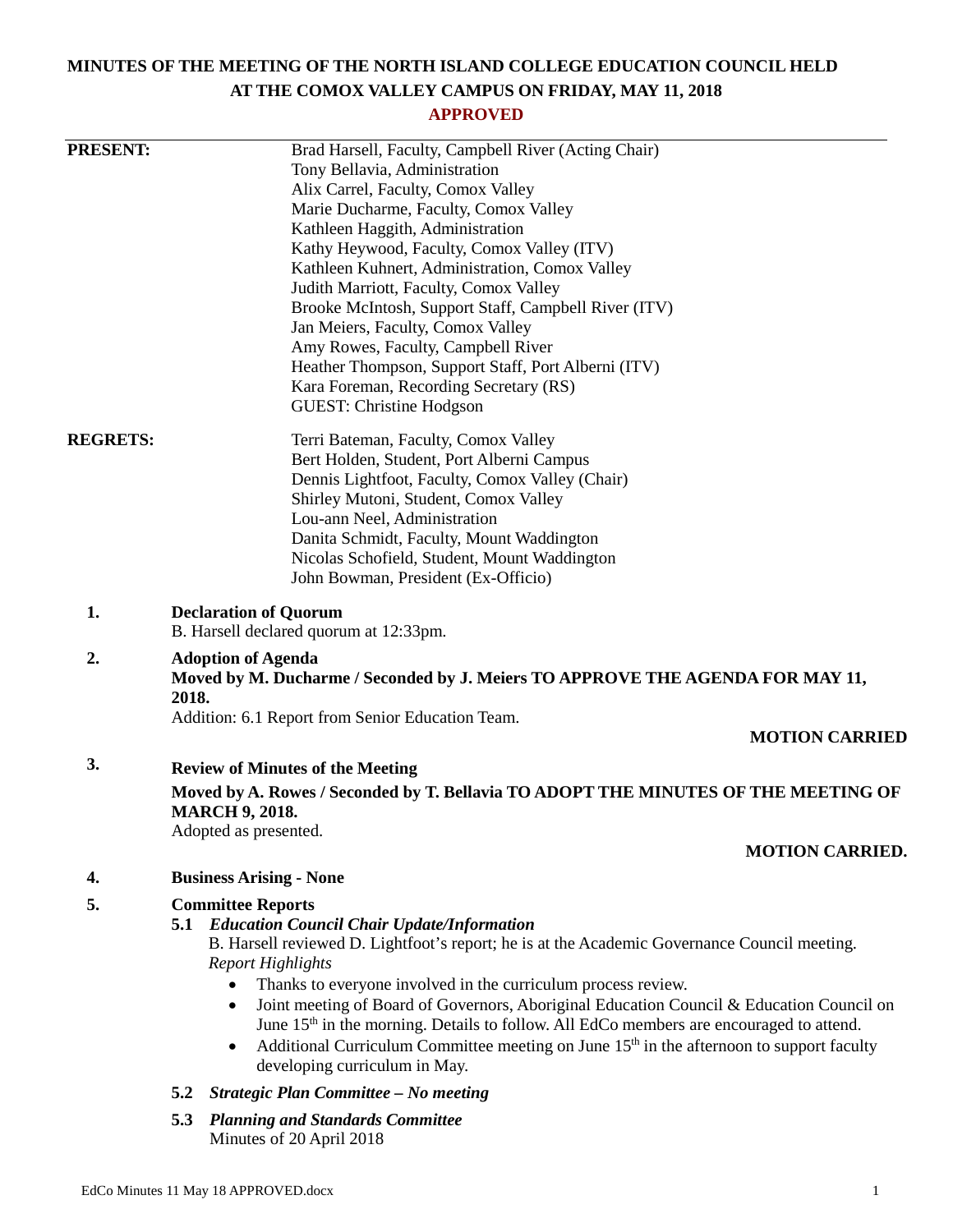### **Policies for Review**

**5.3.1 Policy 3-06: Code of Conduct of Academic, Personal and Professional Conduct (Code of Conduct)**

**Moved by K. Kuhnert / Seconded by T. Bellavia TO APPROVE REVISIONS TO POLICY 3-06 CODE OF CONDUCT OF ACADEMIC, PERSONAL AND PROFESSIONAL CONDUCT.** *Discussion:*

Noted that "Cannabis" will be removed from the Procedures in 3.5.

**MOTION CARRIED.**

## **5.3.2 Policy 3-31: Student Complaint Resolution**

**Moved by K. Kuhnert / Seconded by K Haggith TO APPROVE REVISIONS TO POLICY 3-31 STUDENT COMPLAINT RESOLUTION.**

*Discussion: None*

# **MOTION CARRIED.**

**5.3.3 Policy 3-02: Equipment Use Off Campus**

This item is for information only in reference to Policy 3-06. Senior Leadership Team (SLT) has approved the rescinding of this policy.

**5.4** *Fast Track Committee*

Minutes April 2018

**5.4.1 Course Revision – ENG 104 Foundations of Academic Writing**

**Moved by T. Bellavia / Seconded by K. Kuhnert TO APPROVE THE COURSE REVISION.**

## **EFFECTIVE/START DATE: FA 2018**

*Discussion:* None

### **MOTION CARRIED.**

*Items 5.4.2 – 5.4.6 were taken as a bundle*

### **5.4.2 Course Revision – ENG 115 Essay Writing and Critical Analysis**

**Moved by T. Bellavia / Seconded by A. Rowes TO APPROVE THE COURSE REVISIONS: ENG 115, ENG 116, ENG 122, ENG 127 AND ENG 160.**

# **EFFECTIVE/START DATE: FA 2018**

*Discussion:* Suggestion for department to consider removing ENG 160 from prerequisites.

- **5.4.3 Course Revision – ENG 116 Essay Writing and Indigenous Perspectives EFFECTIVE/START DATE: FA 2018**
- **5.4.4 Course Revision – ENG 122 Reading Literature EFFECTIVE/START DATE: FA 2018**
- **5.4.5 Course Revision – ENG 127 Indigenous Literatures in Canada EFFECTIVE/START DATE: FA 2018**
- **5.4.6 Course Revision – ENG 160 Effective Organizational Writing EFFECTIVE/START DATE: FA 2018**

### **MOTION CARRIED.**

**5.5** *Curriculum Committee*

**Minutes of 20 April 2018**

**5.5.1 Omnibus Changes: Program & Course Revisions: MAT 055**

**Moved by K. Haggith / Seconded by M. Ducharme TO APPROVE THE OMNIBUS CHANGES.**

**EFFECTIVE/START DATE: FA 2018** *Discussion:* None